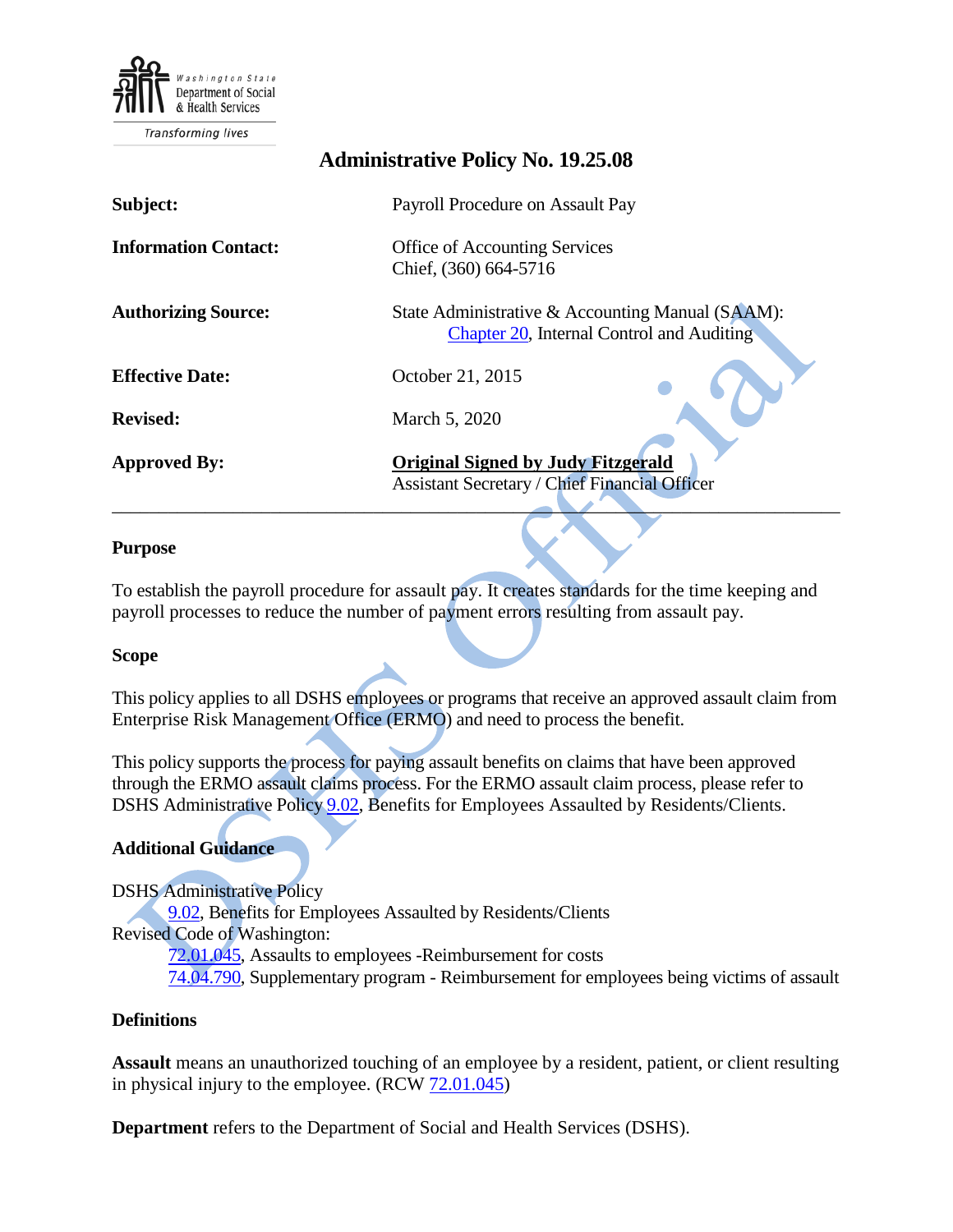Administrative Policy No. 19.25.08 March 5, 2020 Page 2

**HRMS cutoff** refers to days 0, 1, 2, and 3 during which payroll actions are processed for a pay period as outlined in the HRMS payroll calendar.

**Employee** means an individual in DSHS who:

- Is paid a salary, or wages, and receives benefits for work performed for the department;
- Has been issued a state employee identification number;
- Is recognized as a state employee by the State Human Resources Division; and
- Is paid through the Human Resource Management System (HRMS).

**Payroll office** is the office within the Facilities, Finance and Analytics Administration that processes payroll for DSHS to include the institutional payroll offices that process their own payroll.

**Program** means an administration, division or program within DSHS.

**Resident** means any person residing in or receiving services at a DSHS facility (DSHS AP [9.02\)](http://one.dshs.wa.lcl/policies/Pages/default.aspx).

### **Policy Requirements**

### **A. Supervisor's responsibility**

- 1. Enter paid leave or leave code 9188 (Labor and Industries (L&I) LWOP) into leave tracker prior to [day 0](https://support.hrms.wa.gov/sites/default/files/public/resources/hrmsSecurity/2020%20Payroll%20Calendar%20Final%20091019.xlsx) of payroll cutoff until assault is approved or employee returns to work.
- 2. Enter leave code 9025 in leave tracker for approved assault until the employee returns to work.

# **B. ERMO responsibility**

- 1. Notify HR, supervisor, time and attendance, and payroll of approved assaults and payment orders prior to [day 0](https://support.hrms.wa.gov/sites/default/files/public/resources/hrmsSecurity/2020%20Payroll%20Calendar%20Final%20091019.xlsx) of Office of Financial Management [payroll cutoff](https://support.hrms.wa.gov/resources/payroll-calendars) calendar.
- 2. Provide the pay period report which identifies the status of assaults.

# **C. Human resource's responsibility**

After receipt of notice of approved assault benefit request from ERMO, human resources must key the employee on approved leave (personnel action form or equivalent) into HRMS by  $\frac{day}{2}$  of payroll cutoff.

# **D. Time and attendance keeper's responsibility**

1. After receipt of notice of an approved assault benefit request from ERMO or employee's supervisor, the time and attendance keeper must enter the leave code 9025 into HRMS by [day 2](https://support.hrms.wa.gov/sites/default/files/public/resources/hrmsSecurity/2020%20Payroll%20Calendar%20Final%20091019.xlsx) of payroll cutoff if the approval is received within 30 days of the date of the assault. If the assault leave is for time beyond 31 days from the date of assault, the